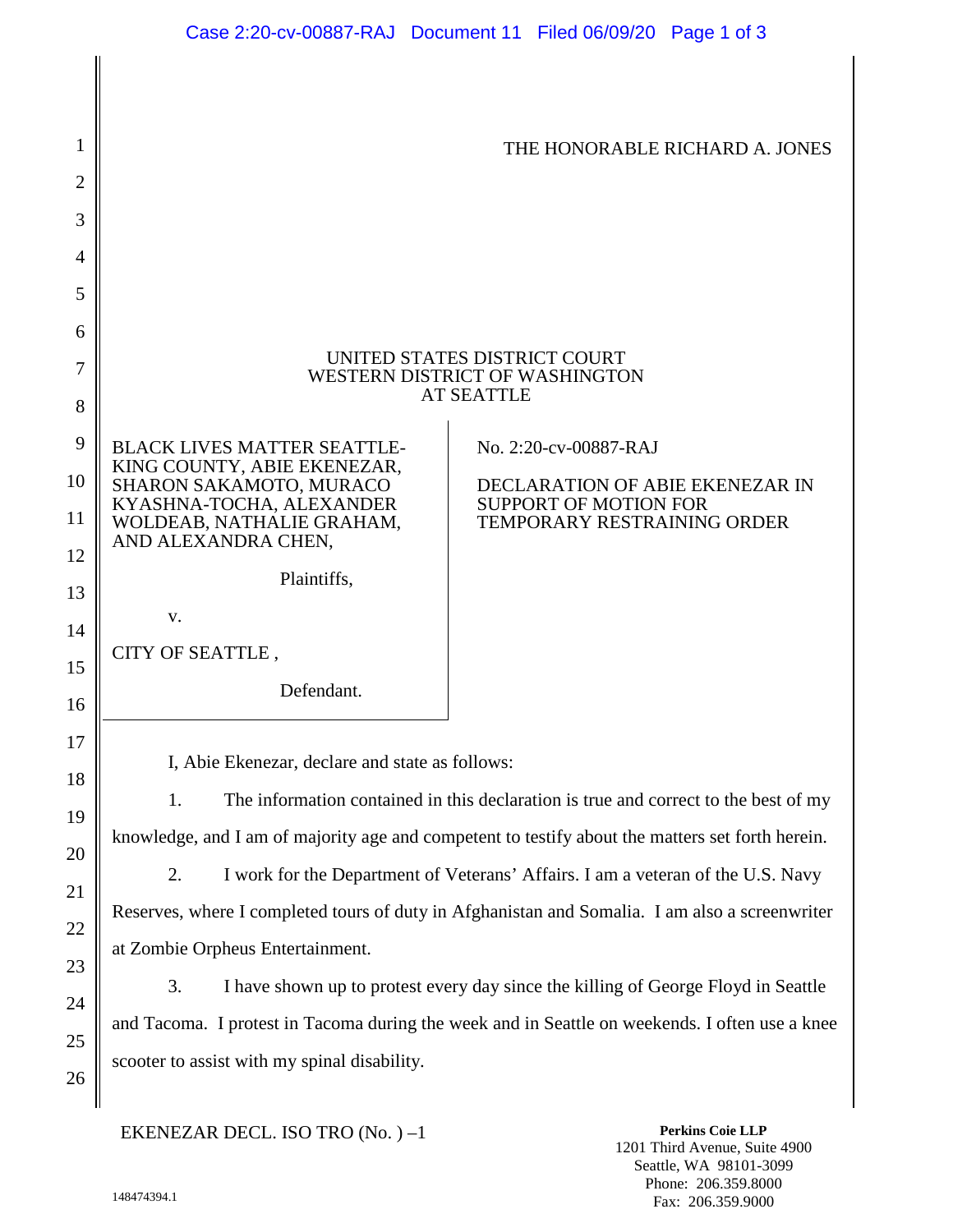## Case 2:20-cv-00887-RAJ Document 11 Filed 06/09/20 Page 2 of 3

4. While protesting during the weekends of May 30, 2020 and June 12, 2020 I saw the Seattle Police Department ("SPD") use chemical agents including tear gas, mace, and possibly pepper spray, as well as flash bang grenades against protestors—even a child—who were not doing anything other than refusing to go home.

**Saturday, May 30, 2020**

1

2

3

4

5

6

7

8

9

10

11

12

13

16

17

18

19

20

21

22

23

24

25

26

5. On Saturday, May 30, I was on the front lines of the protest in Westlake when the Seattle Police Department began using less-lethal weapons indiscriminately against protesters.

6. SPD deployed a chemical agent that I believe to be tear gas.

7. This was not my first exposure to tear gas. While I was in the Navy, during boot camp, recruits were exposed to tear gas while we were wearing gas masks and told to puncture the seal so that we could feel what tear gas feels like.

8. When the SPD deployed tear gas on May 30, the gas dispersed throughout the crowd, spreading well beyond the immediate vicinity where it was deployed.

14 15 9. The gas made my eyes sting and triggered my asthma, causing me to have an attack.

10. SPD also deployed flash bang grenades.

11. I also saw an SPD officer mace a little girl. The girl posed no risk to the officer. **Saturday, June 6**

12. On Saturday, June 6, I participated in a protest in Capitol Hill, at the corner of 11th Avenue and E Pine St.

13. Police kept repeating that they wanted protesters to move back, but the crowd did not move.

14. My friend became nervous that the police might use force, which would cause protestors at the front of the crowd to flee towards the back, compressing the crowd and crushing us, so we moved off to the side of the protest.

EKENEZAR DECL. ISO TRO (No. ) –2

**Perkins Coie LLP** 1201 Third Avenue, Suite 4900 Seattle, WA 98101-3099 Phone: 206.359.8000 Fax: 206.359.9000